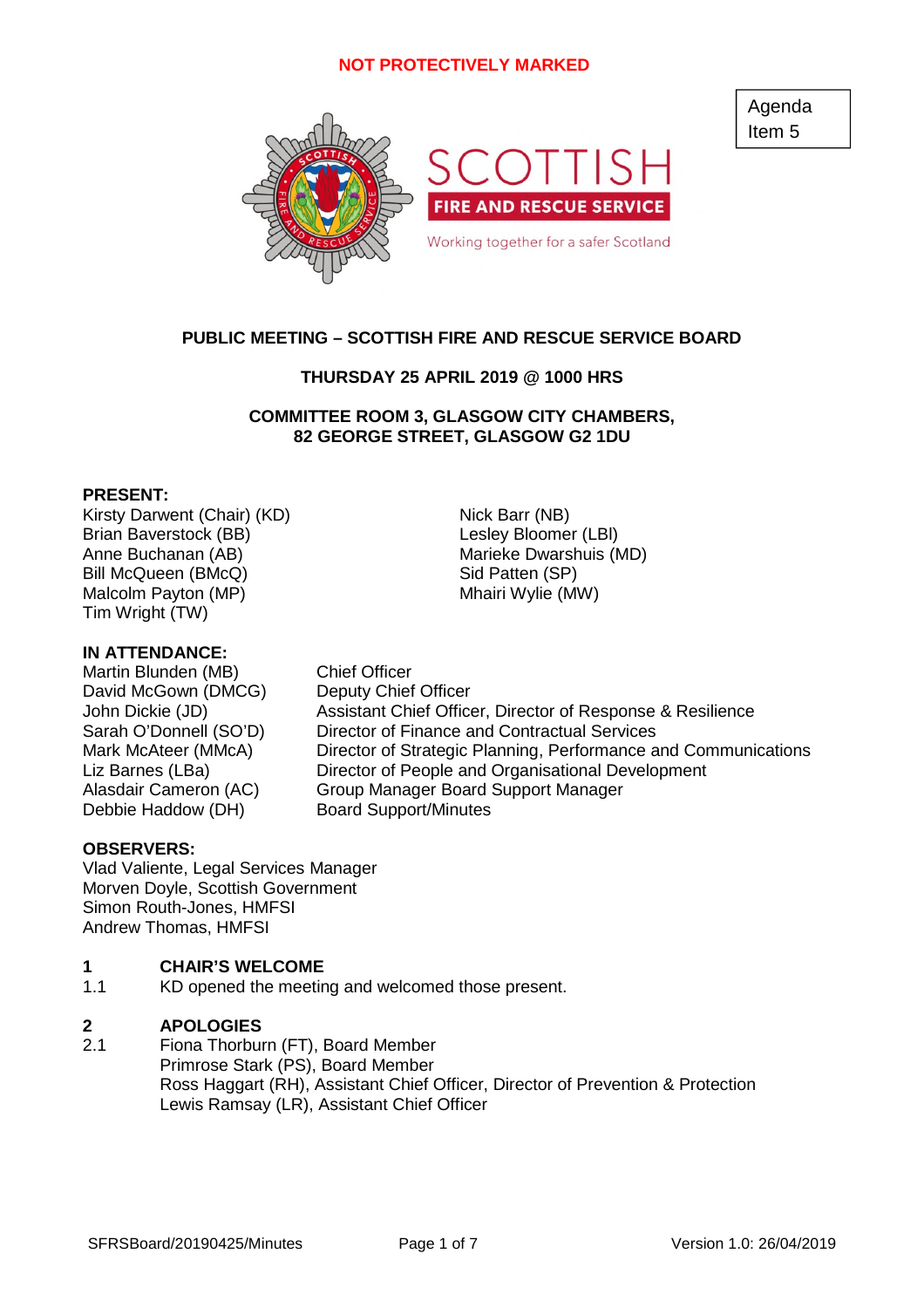#### **3 CONSIDERATION OF AND DECISION ON ANY ITEMS TO BE TAKEN IN PRIVATE**

- 3.1 The Board agreed that the reports on *Draft Strategic Plan 2019-22, Employer Liability Claim* and *Modernising and Broadening Firefighter Rolemap* would be taken in private due to matters relating to confidential matters (Standing Order 9G) and individuals (Standing Order 9A).
	- No further private items were identified.

#### **4 DECLARATION OF INTERESTS**

4.1 **None** 

3.2

#### **5 MINUTES OF PREVIOUS MEETING: 28 MARCH 2019**

5.1 The minutes were approved as an accurate record.

#### 5.2 **Matters Arising**

5.2.1 None

#### 5.3 5.3 **The minutes of the meetings held on 28 March 2019 were approved as a true record of the meeting.**

#### **6 ACTION LOG**

- 6.1 The Board considered the action log and noted the updates.
- 6.2 **Members noted the updated Action Log and approved the removal of completed actions.**

#### **7 DECISION LOG**

7.1 No matters arising.

#### 7.2 **Members noted the updated Decision Log.**

### **8 CHAIR'S REPORT**

- 8.1 The Chair presented her report to the Board noting the events which had occurred since the Board meeting held on 28 March 2019. She highlighted the following:
	- Ballot returned a Yes-Yes result Yes to reject the UK wide pay offer/widened role and yes to continue with the co-ordinated approach to seek wider firefighter role and pay increase. The Fire Brigade Union have confirmed that they would be happy to meet with the Service, however, the dates offered were towards the end of May. Due to the urgency of this matter an earlier date was actively being sought.
	- Reform Collaboration Group meeting (5 April 2019)– Discussions included mental health approach by Police Scotland and update on Scottish Ambulance Service's Strategic Plan which provided a greater understanding of their wider role in the future.
	- Ongoing political engagement undertaken and future meetings were scheduled with the Scottish Government's Sponsorship Unit and the Minister of Community Safety.
- 8.2 It was noted that regular political engagement opportunities were instigated both by the SFRS and by individual MP/MSPs. These meetings provide the opportunity for general discussions, transformation update or were arranged to address a specific/targeted reason.
- 8.3 MMcA to seek authorisation from Scottish Ambulance Service to circulate their Strategic Plan to the Board.

**ACTION: MMcA**

#### 8.4 **The Board noted the report.**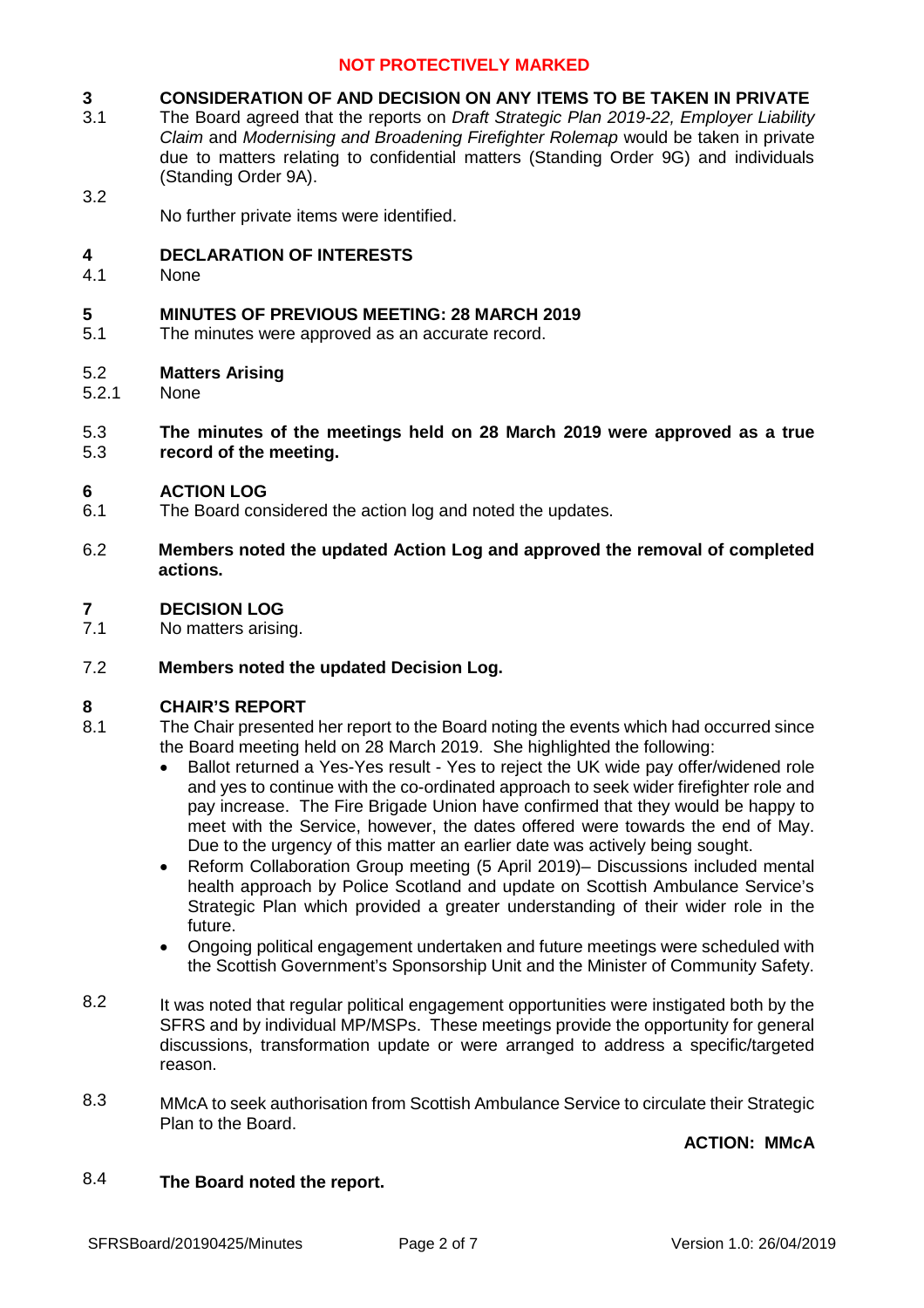## **9 CHIEF OFFICER'S REPORT**

- 9.1 The Chief Officer updated Members in regard to events which had occurred since the Board meeting held on 28 March 2019, highlighting the following:
	- Three Senior Manager Engagement events were held during April. The focus of these events was to review of the current position of the Service, the future vision (10-year plan), financial context for transformation, standards/cultures/values/ behaviours, mental health awareness and expectation of staff's workloads/life balance. Managers were given authority within the limits of their responsibilities to manage workloads/priorities for themselves and their staff.
	- Outlined plans for these engagement events to be held annually and for a wider development event, including Board Members, to be held in October/November.
	- Information packs are being collated and issued to Managers to brief their teams.
	- Discussions relating to budgets have begun with Scottish Government.
	- Celebratory lunch was held on 16 April 2019 to acknowledge the work undertaken by those responsible for the Soft Facilities Management project.

#### 9.2 **The Board noted the report.**

## **10 SERVICE TRANSFORMATION UPDATE**

- 10.1 DMcG updated Members in regards to Service Transformation which had occurred since the Board meeting held on 28 March 2019, highlighting the following:
	- DMcG formally appointed to the role of Senior Responsible Officer and Richard Whetton (SFRS, Head of Corporate Governance) has taken over the reference for the Service Transformation Portfolio following Ross Haggart's recent promotion to ACO. AM Ian McMeekin to continue in his current role to ensure continuity.
	- Due to other personnel movements some Executive Leads have changed, however, all Project Managers remain unchanged.
	- Work has been undertaken to identify dependencies and interdependencies within projects, mainly ICT, training, financial and resourcing requirements.
	- John MacDonald has been appointed as the Executive Lead for the programme of projects which combines 5 originally individual projects. These were Risk Profiling, Operational Footprint, Wholetime Duty System, Retained Duty System, Volunteer Duty System and Urban On Call.
	- Joint paper with Scottish Ambulance Service (SAS) submitted to the Reform Collaboration Group relating to a joint approach to Out of Hospital Cardiac Arrest project. Agreement has been given from SAS's Chief Executive and the Medical Director for a secondee to be released to the Service to help progress and maintain momentum of the project.

#### 10.2 **The Board noted the verbal update.**

## **11 ANNUAL REVIEW OF BOARD AND COMMITTEE RELATED GOVERNANCE ITEMS**

- 11.1 MMcA presented a report to the Board detailing the annual review of Board and Committee related governance items for decision. The revised documents were Standing Orders, Scheme of Delegations, Members Code of Conduct, Review of Committee Structures, Corporate Report Temple and revised Committee Terms of Reference.
- 11.2 During discussions the following amendments were agreed:

#### 11.3 **Standing Orders**

- 11.3.1 Changing a Decision (para 37)
	- The word "*overturned*" was debated and it was agreed that this was relevant. It was also debated whether decisions could be overturned by the Chair. It was agreed that to provide flexibility and timely decisions to be made that this was accurate, however, it was agreed that the phrase would be given further consideration and additional wording inserted accordingly.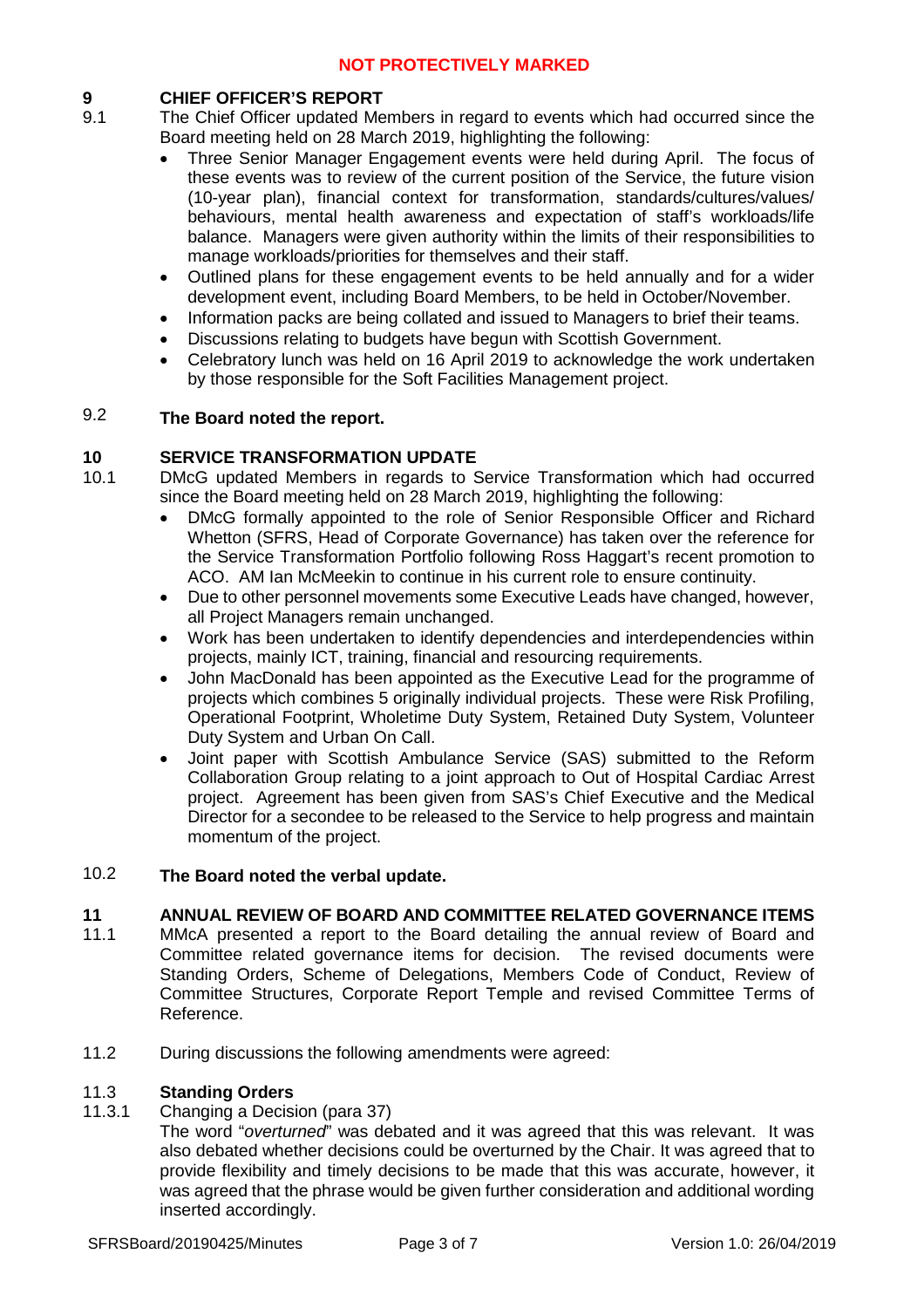#### 11.4 **Scheme of Delegation**

- 11.4.1 Matters Reserved for the Board (Sec 3) Approval of the Internal Audit Plan was still shown as a reserved matter for the Board. It was confirmed that the Audit & Risk Assurance Committee would make their recommendation to the Board for the approval of the Internal Audit Plan.
- 11.4.2 Delegation of General Powers (Sec 4.2) In relation to delegation to the Strategic Leadership Team the term "*anything considered appropriate*" was considered too broad. It was agreed that this would be considered and appropriate wording sought to clarify.
- 11.4.3 Bad Debt and Losses (Sec 6.4) The possible accumulative value of bad debts/losses was discussed and it was agreed that this would be included.
- 11.4.4 Senior Appointments (Sec 6.12) It was clarified that this section referred to the process involved in Senior Appointments. Any increase in budget would be subject to discussions at the Remunerations, Appointments and Nominations Sub Committee and the Board.
- 11.4.5 Delegation to SFRS Chief Officer (Sec 6.17) Approval of foreign travel for the Chief Officer was debated. To provide greater clarity it was agreed that this should be further revised to include a clear line of authorisation. **ACTION: BST/VV**
- 11.5 **The Board approved the review and amended governance related items of the Board and its Committees, subject to Chair's actions (final amendments) and consultation with the Board.**

### **12 DRAFT EXTENDED ANNUAL OPERATING PLAN 2018/19**

- 12.1 MMcA presented a report seeking approval of the draft Extended Annual Operating Plan (AOP) 2018/19 covering the period between April and September 2019.
- 12.2 The Board sought clarification on the following actions:
- 12.3 Transformation Action 5. DMcG stated that this referred to the programme of projects (5 combined projects). It is anticipated that from October 2019 onwards there would be an improved alignment between the AOP and the Transformation Portfolio/Delivery Plan.
- 12.4 Transformation Action 3. SO'D explained that the West Asset Resource Centre was part of the original Strategic Intent Review and would bring together ICT/Stores/Fleet & Equipment Workshops.
- 12.5 Transformation Action 4. MMcA explained that the Foundation Improvement Training was a package developed by Scottish Government. The Service worked with Scottish Ambulance Service to look at their methods of training and development issues around Service Improvement and as a result, the Service's LCMS packages would be reviewed.
- 12.6 Workforce Development Action 6. LB explained that the Service has a Working Together Framework, however, collective bargaining arrangements were agreed for individual projects.
- 12.6 Workforce Development Action 8. LB explained the following the recent staff survey, corporate/local plans were in development therefore milestone dates were not yet identified. However, the expectation was for this action to be completed within 2 years.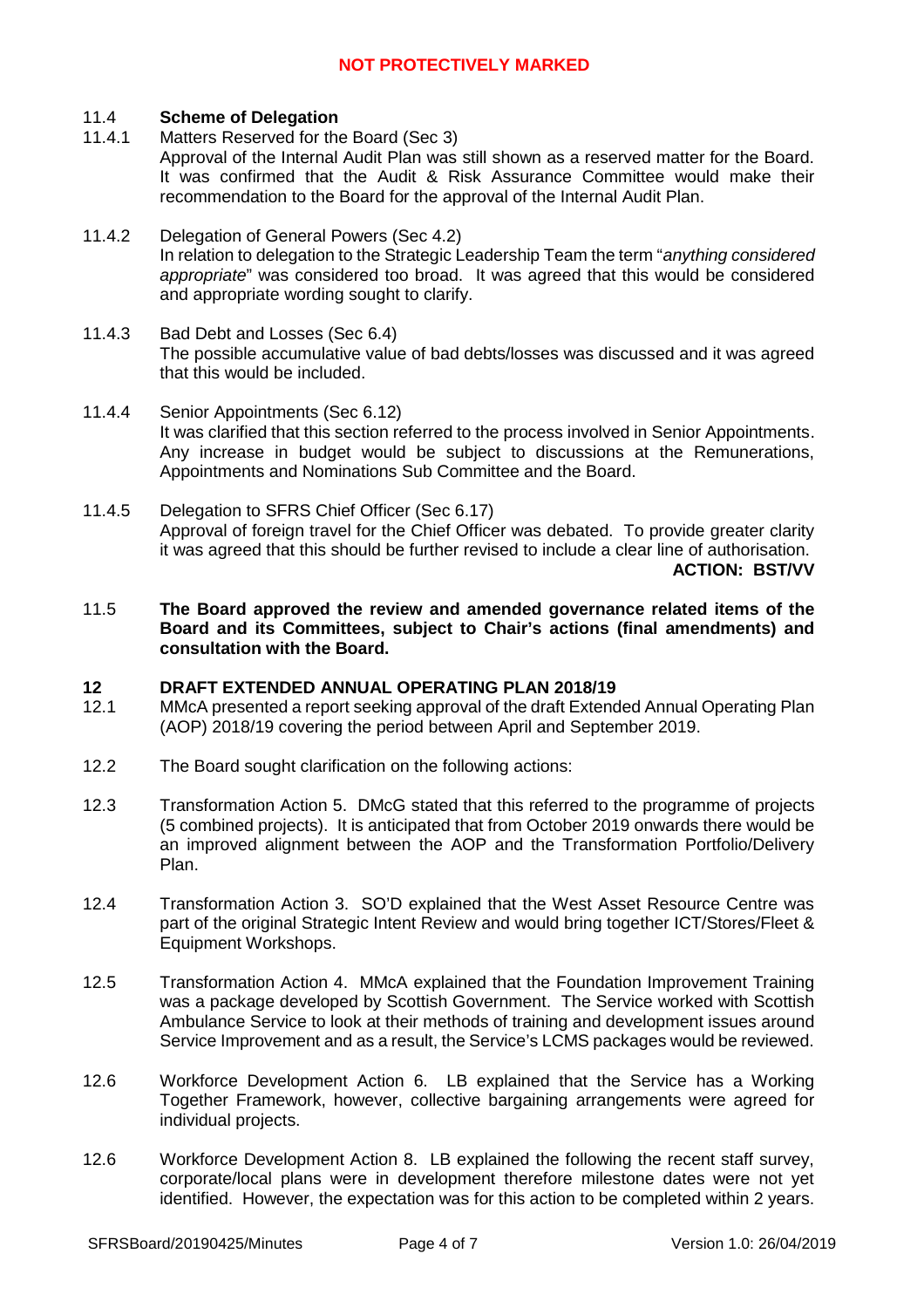- 12.7 Governance and Social Responsibility Action 9. SO'D stated that Business Continuity Plans were in place, however, this action related to bringing all these plans into a consolidated corporate standard.
- 12.8 National and Community Resilience Action 3. JD explained that the Service's Chemical, Biological, Radiological and Nuclear (CBRN) strategy was aligned with national standards. This action was more focused on national standards rather than benchmarking.
- 12.9 National and Community Resilience Action 4. JD updated the Board on the current situation noting that the Service would no longer develop their own Scottish Capability Assurance Support System and would now use the ESS to record our New Dimensions resources. SO'D advised the Board that the Digital Steering Group prioritised ICT projects across the Service and should there be any issues with capacity this would be flagged.
- 12.10 Governance and Social Responsibility Action 10. The Board were reminded that this was a historical document and the next iteration would be updated. SO'D also made reference to the briefing note which provided an update on environmental matters at a recent Strategy Day.
- 12.11 The Board commented that there was no reference to Leadership Development under Workforce Development within the EIA. The comment was noted, however, due to this document being historical this would be captured within the next iteration.
- 12.12 MMcA stated that a closing report would be provided at the end of the Plan and the Board sought assurance that updates on any incomplete/delayed actions would also be given.
- 12.13 The Board commented on the high standard of the EIA and noted that individual EIA's may be required for certain actions as identified in the scoping process.

#### 12.14 **The Board approved the extended Annual Operating Plan 2018/19.**

### **13 SOCIAL IMPACT PLEDGE 2019**

- 13.1 MMcA presented a report to the Board seeking approval of the 3 projects recommended to support the Scottish Government's Social Impact Pledge Initiatives in 2019. The recommended projects were Human Trafficking Reduction in City of Glasgow; Positive Steps with Partners in North Ayrshire; and Together Angus Project Brechin. A total of 10 projects were nominated within the Service. The 7 projects not recommended at this time would still continue to be progressed and information was available on all projects.
- 13.2 MMcA noted that an Evaluation Framework had been developed for prevention projects and would now be converted into a corporate evaluation framework. This would be used on all projects and help to capture/monitor benefits/impacts. DMcG provided a brief update on the evaluation process for the Building Safer Communities Programme, noting the online hub would help demonstrate good practice across all public/private/3<sup>rd</sup> sector organisations for community safety.
- 13.3 The Board noted that the evaluation of projects should be qualitative rather than just quantitative. The Board requested an update at a future Strategy Day on the impact/ achievements of these initiatives.

**ACTION: BST**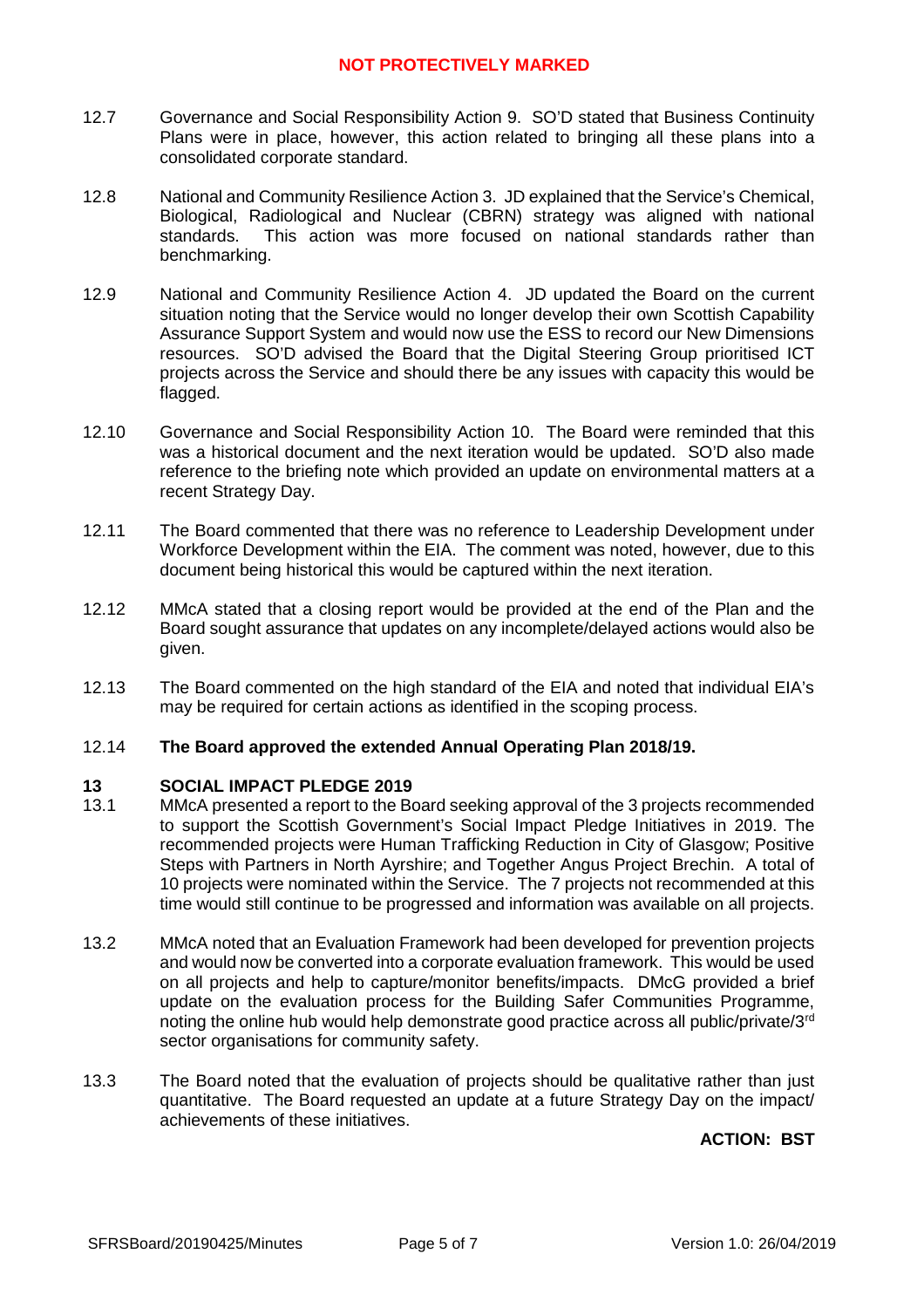- 13.4 The Board made reference to the evaluation matrix on how the projects were selected and measured. DMcG stated that the new policy covers this and could be made available to the Board.
- 13.5 The Board commented on the wider roll out of projects. DMcG stated that this was effectively undertaken through the regular meetings of the local Prevention & Protection Managers. Local community safety initiatives, as well as partner initiatives, are discussed and shared.
- 13.6 The opportunities to raise the profile and showcase initiatives both within and outwith the Service was discussed.

### 13.7 **The Board approved the 3 recommended initiatives as Scottish Fire and Rescue Service's Social Impact Pledges for 2019.**

## 14 **COMMITTEE UPDATES**

## 14a **Audit and Risk Assurance Committee (ARAC)**

- i. BB reported that the Committee held a public meeting on 27 March 2019 and referred the Board to the attached draft minutes noting that a verbal update was provided at the previous Board meeting. He highlighted the following issues:
	- Internal Audit Programme
	- Tendering process for Internal Audit services to commence.
	- Successful GDPR Implementation.
	- Risk spotlight on cyber security.
- **iii. The Board noted the draft minutes.**

### 14b **Service Delivery Committee (SDC)**

- i. NB reported that the Committee held a public meeting on 14 March 2019 and referred the Board to the attached draft minute, noting that a verbal update was provided at the previous Board meeting.
- **ii. The Board noted the draft minutes.**

### 14c **Staff Governance Committee (SGC)**

- i. AB reported that the Committee held a public meeting on 7 March 2019 and referred the Board to the attached draft minutes noting that a verbal update was provided at the previous Board meeting.
- ii. SO'D queried the draft minutes in relation to the Firefighters Pension item and agreed to discuss further outwith the meeting.

### **ACTION: SO'D**

### **iii. The Board noted the draft minutes.**

### 14d **Transformation and Major Project Committee (TMPC)**

i. MD reported that the Committee were scheduled to hold their next public meeting on 9 May 2019 and a private Benefits Realisation Workshop on 2 May 2019.

### **ii. The Board noted the verbal update.**

### 14e **Integrated Governance Committee (IGC)**

i. KD reported that the Committee held a public meeting on 27 March 2019 and referred the Board to the attached draft minutes noting that a verbal update was provided at the previous Board meeting.

## **ii. The Board noted the draft minutes.**